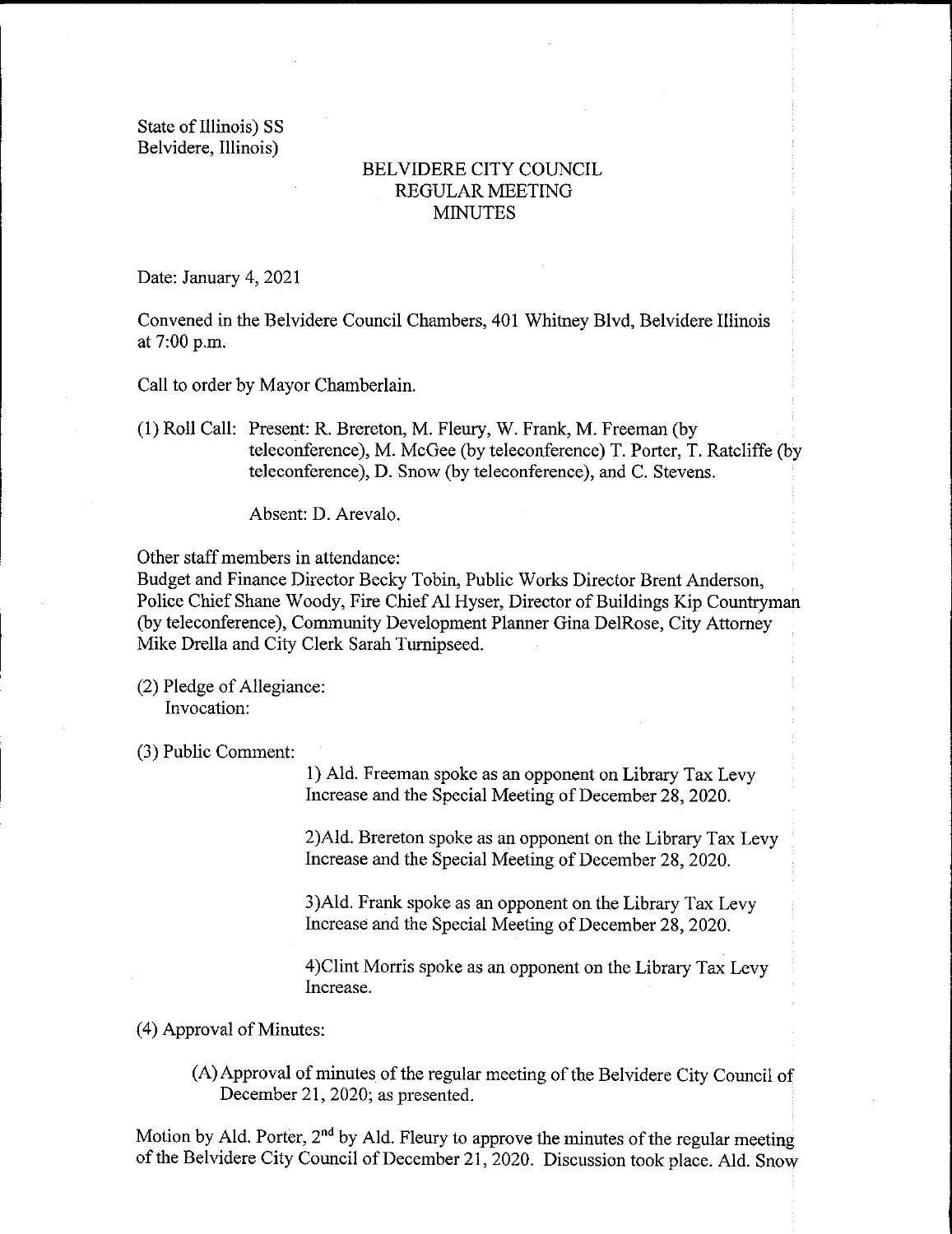requested adding ( Increasing Video Gaming Location Permits to 40) to the title of Ordinance #515H without objection it was approved. Roll Call Vote: 8/1 in favor. Ayes: Fleury, Frank, Freeman, McGee, Porter, Ratcliffe, Snow and Stevens. Nays: Brereton. Motion carried.

B) Approval of minutes of the special meeting of the Belvidere City Council of December 28, 2020, as presented.

Motion by Ald. Snow,  $2<sup>nd</sup>$  by Ald. Fleury to approve the minutes of the special meeting of the Belvidere City Council of December 28, 2020. Roll Call Vote: 6/3 in favor. Ayes: Fleury, McGee, Porter, Ratcliffe, Snow and Stevens. Nays: Frank, Freeman and Brereton. Motion carried.

- 5) Public Hearing: None.
- 6) Special Messages and Proclamations: None.
- 7) Approval ofExpenditures: None.
- 8) Committee Reports and Minutes of City Officers:
	- $(A)$  Minutes of Committee of the Whole Public Safety, Finance & Personnel of December 28, 2020; as presented.

Motion by Ald. Fleury,  $2<sup>nd</sup>$  by Ald. Porter to approve the minutes of Committee of the Whole— Public Safety and Finance and Personnel of December 28, 2020. Roll Call Vote: 9/0 in favor. Ayes: Frank, Freeman, McGee, Porter, Ratcliffe, Snow, Stevens, Brereton and Fleury. Nays: None. Motion carried.

9) Unfinished Business:

 $(A)$  Ord. #516H –  $2<sup>nd</sup>$  Reading: An Ordinance Granting a Special use to Allow Indoor Commercial Entertainment( Video Gaming) within the CB, Central Business District ( 120 Buchanan Street).

Motion by Ald. Frank,  $2<sup>nd</sup>$  by Ald. Snow to pass Ordinance #516H. Discussion took place. Roll Call Vote: 9/0 in favor. Ayes: Freeman, McGee, Porter, Ratcliffe, Snow, Stevens, Brereton, Fleury and Frank. Nays: None. Motion carried.

(B) Ord.  $#517H - 2<sup>nd</sup>$  Reading: An Ordinance Authorizing the Transfer of Abandoned Properties to the Northern Illinois Land Bank Authority.

Motion by Ald. Stevens,  $2<sup>nd</sup>$  by Ald. Fleury to pass Ordinance #517H. Discussion took place. Roll Call Vote: 8/1 in favor. Ayes: McGee, Porter, Ratcliffe, Snow, Stevens, Fleury, Frank and Freeman. Nays: Brereton. Motion carried.